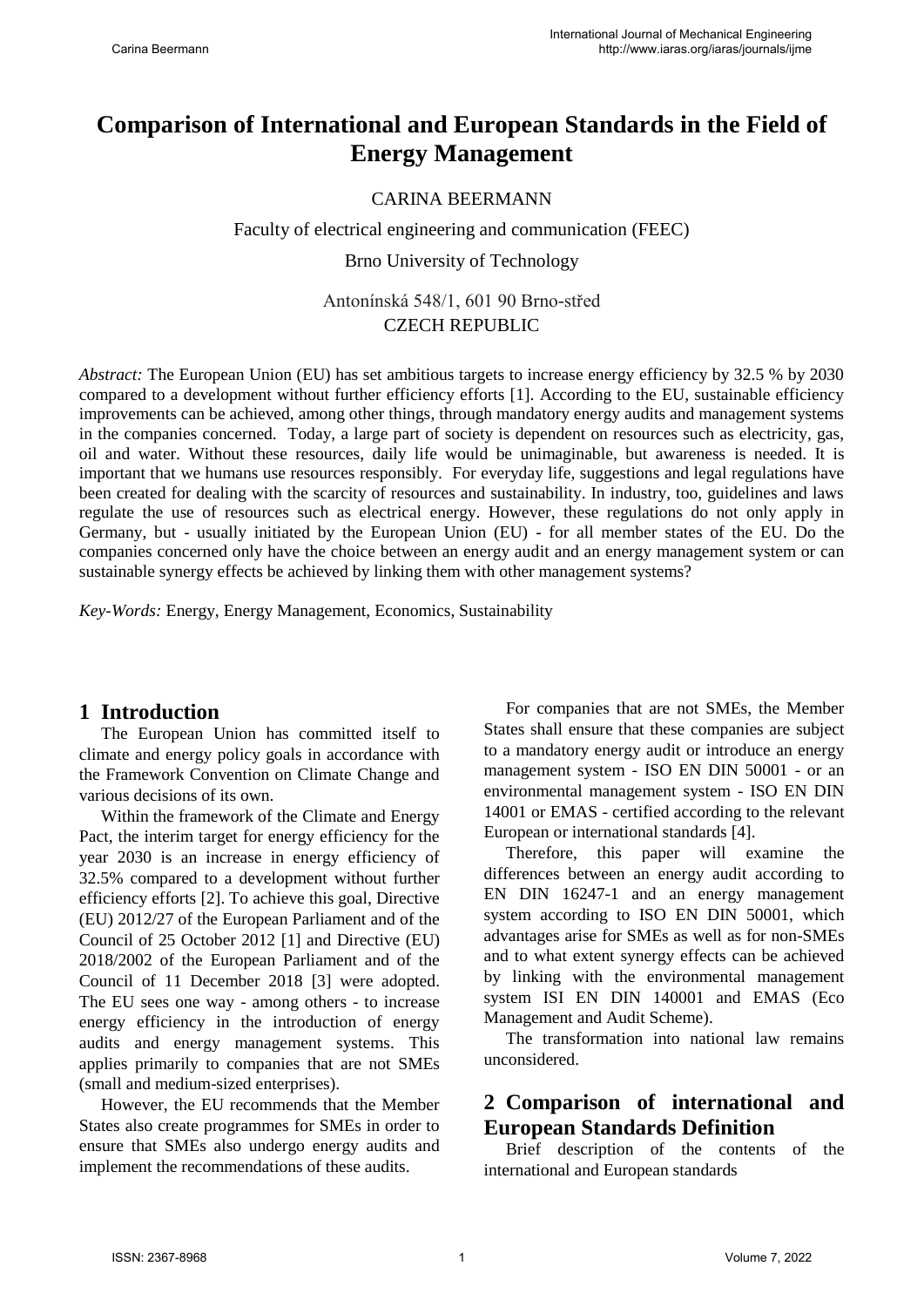### **2.1 DIN EN ISO 50001**

In June 2011, the standard ISO 50001 Energy Management Systems (ISO 50001:2011 Energy management systems - Requirements with guidance for use) and in December 2011 the German version DIN EN ISO 50001 were published [5]. The structure of the standard corresponds to that of DIN ISO 9001 (quality management systems) and DIN ISO 14001 (environmental management systems). An energy management system (EnMS) according to ISO1 50001 can be implemented independently of existing management systems or integrated into already existing management systems.

DIN EN ISO 5001 specifies requirements and instructions for the introduction, implementation, maintenance and improvement with the aim of enabling an organisation to achieve energy savings potentials through continuous improvement of energy-related performance and thus help to reduce energy costs, greenhouse gases and other environmental risks.

With the increasing international importance of the topic of energy efficiency, the standards organisation ISO has published further standards in the 50000 series. ISO 50002:2014 describes the requirements for an energy audit and will probably replace DIN EN 16247 in the future. With ISO 50003:2014 "Energy management systems - Requirements for bodies providing audit and certification of energy management systems", an international set of rules for certification bodies was published. ISO 50003 specifies how and to what extent energy management systems are to be certified. In future, the duration of an audit will be determined by the energy sources used, the energy consumption and the complexity of a company. A certificate is only to be issued upon proof of continuous improvement of energy-related performance. One support for an energy audit is the guideline of ISO 50006 [6].

The German version of ISO 50003:2014 was published in November 2016. It also stipulates that all accreditations must be converted to ISO 50003:2014 by 14 October 2017 [7].

In the current ISO 50001:2018, there are no fundamental changes compared to ISO 50001:2011, but terms such as energy assessment, energy performance indicators and energy baseline are clarified [8].

The basis of the energy management system (EnMS) according to DIN EN ISO 50001 is the Plan-Do-Check-Act cycle (PDCA cycle): plan, implement, control and act.

In summary:

- all relevant energy consumption areas of the company should be recorded and an organisationspecific structure for the presentation should be developed.
- all values are measured and monitored, and
- regularly determine the current energy-related performance.

In addition, it is necessary to:

- review the performance of the EnMS and its processes and systems
- compare the results with the energy targets
- provide information for benchmarking
- investigate problems, and
- identify causes of weaknesses and opportunities for continuous improvement.

Top management is required to provide the resources for the implementation of energy management. Furthermore, the company management should appoint a responsible person, such as an energy or environmental manager, as well as initiate sensitisation and awareness-raising of the employees for the process. Suggestions for improvement and innovative ideas should be considered and reviewed by the employees.

# **2.1 DIN EN 16247-1**

In October 2012, the standard DIN EN 16247-1 Energy audits - Part 1: General requirements- was published. DIN EN 16247-1 specifies requirements, methods and results for an energy audit. In the actual sense, the standard describes the process of a qualified energy analysis. An energy audit usually includes an analysis of energy consumption and an analysis of potential. In this way, potentials can be identified and corresponding reductions consumption can be implemented [9].

According to DIN EN 16247-1, an energy audit is a systematic inspection and analysis of the energy use and consumption of a plant, a building, a system or an organisation with the aim of identifying and reporting on energy flows and the potential for energy efficiency improvements.

An energy audit requires relatively little financial and personnel effort. However, DIN EN 16247-1 is not a management system standard, as management system structures such as those in ISO 50001 are omitted; therefore, the audit does not represent certification. An energy audit is suitable for

1

 $1$  ISO= International Organization for Standardization (Internationale Organisation für Normung)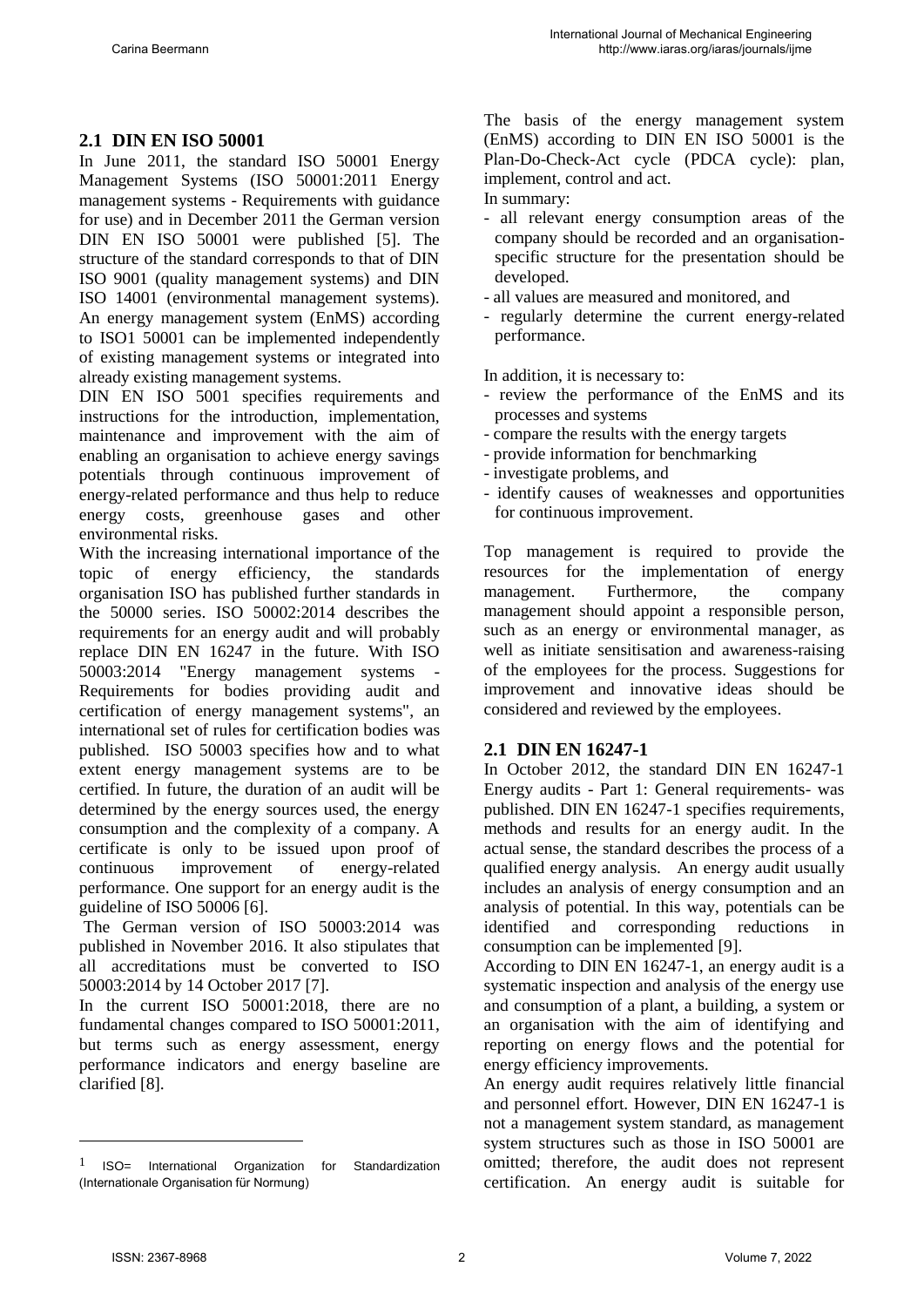systematically uncovering and evaluating potential energy savings. It therefore shows the company the current state of the energy situation, but does not support the continuous improvement process.

The benefits of an energy audit include transparency of energy use, elimination of weak points (identification of potentials), cost reduction through energy savings and the basis for energy management.

An energy audit documents the current state of your company in terms of energy efficiency. The audit determines the energy flows, centrally measures the energy consumption of individual units and develops concrete recommendations for action. According to legal requirements, an audit must cover at least 90 percent of the company's total energy consumption. The analysis concerns all areas of the company: Buildings, equipment, transport routes and production processes.

In fact, the energy audit is a basic component of the introduction of an energy management system according to DIN EN ISO 50001 and helps to evaluate the ACTUAL state of your energy consumption. It thus represents the optimal entry into the introduction process for an energy management system according to DIN EN ISO 50001.

### **2.1 ISO 14001**

The standard was first published in 1996. In June 2000, the first revision of the standard was decided. The main goals were to achieve greater compatibility with the ISO 9001 quality management standard and to eliminate ambiguities.

In February 2012, international negotiations began on the second revision of ISO 14001, which was published in September 2015. The German version DIN EN ISO 14001:2015 followed in November. This standard covers the design and implementation of an environmental management system (EMS). The international standard specifies requirements for an environmental management system with which an organisation can improve its environmental performance, fulfil legal and other obligations and achieve environmental goals. It can be applied to both manufacturing and serviceproviding companies. However, it does not set absolute requirements for environmental performance. ISO 14001 focuses on a continuous improvement process as a means to achieve the defined environmental performance objectives of an organisation. The continuous improvement process is based on the method Plan-Do-Check-Act (PDCA) as in DIN EN ISO 50001 [10] Seite 3. A significant innovation in the current version of 2015 is the introduction of a uniform basic structure for ISO management system standards (so-called "high-level structure"), in order to be able to fall back on what is already known when introducing further management systems.

The main innovations in the current version of ISO 14001 are:

- Introduction of the uniform basic structure for ISO management system standards, (so-called "highlevel structure").

- Strengthening of management responsibility for environmental management and integration into the organisation's business processes

- Greater emphasis on environmental performance improvement and its measurement through appropriate indicators

- Conduct a context analysis to identify crosscutting issues and developments relevant to the organisation and its environmental management system, including how the environment may impact the organisation (e.g. as a result of climate change or overexploitation of natural resources).

- Analysis of stakeholder groups to determine and take into account their expectations and requirements.

- Identify and consider the risks and opportunities that may be associated with significant environmental aspects, binding commitments and other issues and requirements.

- Increased consideration of the life cycle, i.e. upstream and downstream environmental impacts, whereby the preparation of comprehensive life cycle assessments is not a requirement.

The amended standard has been in force since its publication on 15.09.2015. Certified companies and other organisations have been granted a transition period of three years to change over to the new standard [11].

### **2.1 Eco Management and Audit Scheme (EMAS)**

EMAS is the English abbreviation for an environmental management and audit system according to the European EMAS Regulation, which was introduced in 1995. It is aimed at companies and, since 2001, also at public authorities and other organisations that want to improve their environmental performance systematically and transparently. The current legal basis is Regulation (EC) No 1221/2009, as amended by Regulation (EU) No 2017/1505 (Annexes I to III) [12] and Regulation (EU) No 2018/2026(Annex IV) [13]. EMAS organisations simultaneously fulfil all requirements of the environmental management standard ISO 14001, but go beyond it in essential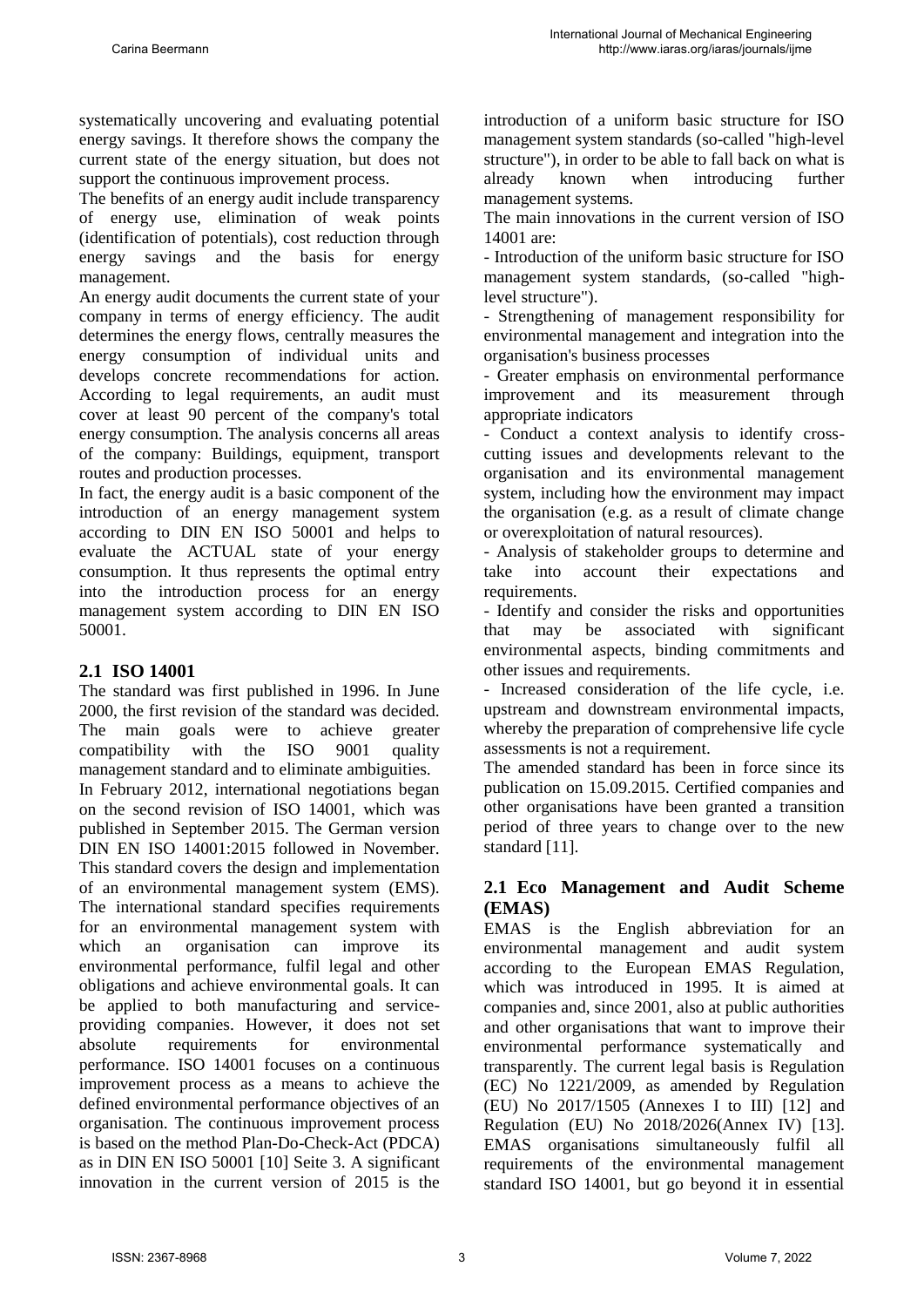points. EMAS also includes energy use as a significant environmental aspect. Therefore, only a few adjustments and concretisations are necessary for EMAS users to implement the international energy management system standard ISO 50001, which was published in 2011 and amended in 2018. Conversely, an energy management system can also be an entry point to an environmental management system according to EMAS that covers all environmental aspects.

EMAS is a link between quality and environmental management, in which part of the energy management is also taken into account.

# **3 Comparsion of international and European standards relation to energy management**

### **3.1 DIN EN ISO 50001 – DIN EN 16247-1**

While environmental management systems according to EMAS and energy management systems according to DIN EN ISO 50001 are "real" management systems based on a complete PDCA cycle, energy audits according to DIN EN 16247-1 are actually only inventories. The legislator in Germany, for example, hopes that knowledge of economic savings potentials will also lead to their realisation.

DIN EN 16247-1 defines an energy audit as a "systematic inspection and analysis of the energy use and energy consumption of a plant, building, system or organisation with the aim of identifying and reporting on energy flows and the potential for energy efficiency improvements". This distinguishes it from the audit of an energy management system, which checks whether the requirements of an (already existing) energy management system are fulfilled, e.g. whether the company's own requirements for energy efficiency are met, whether its own requirements are implemented, whether it complies with standards and whether it improves energy-related performance. It corresponds more to the energy assessment, a central planning step of ISO 50001.

One difference between an energy audit and an energy management system is that an energy audit is usually repeated every four years and technical energy efficiency measures are identified.

The energy assessment to be carried out within the framework of DIN EN 50001 corresponds in principle to a detailed energy analysis, as also required by DIN EN 16247-1. In this respect, the energy audit can also be understood as a preliminary stage or first basis for an energy management system.

See the following table for an illustration of significant differences: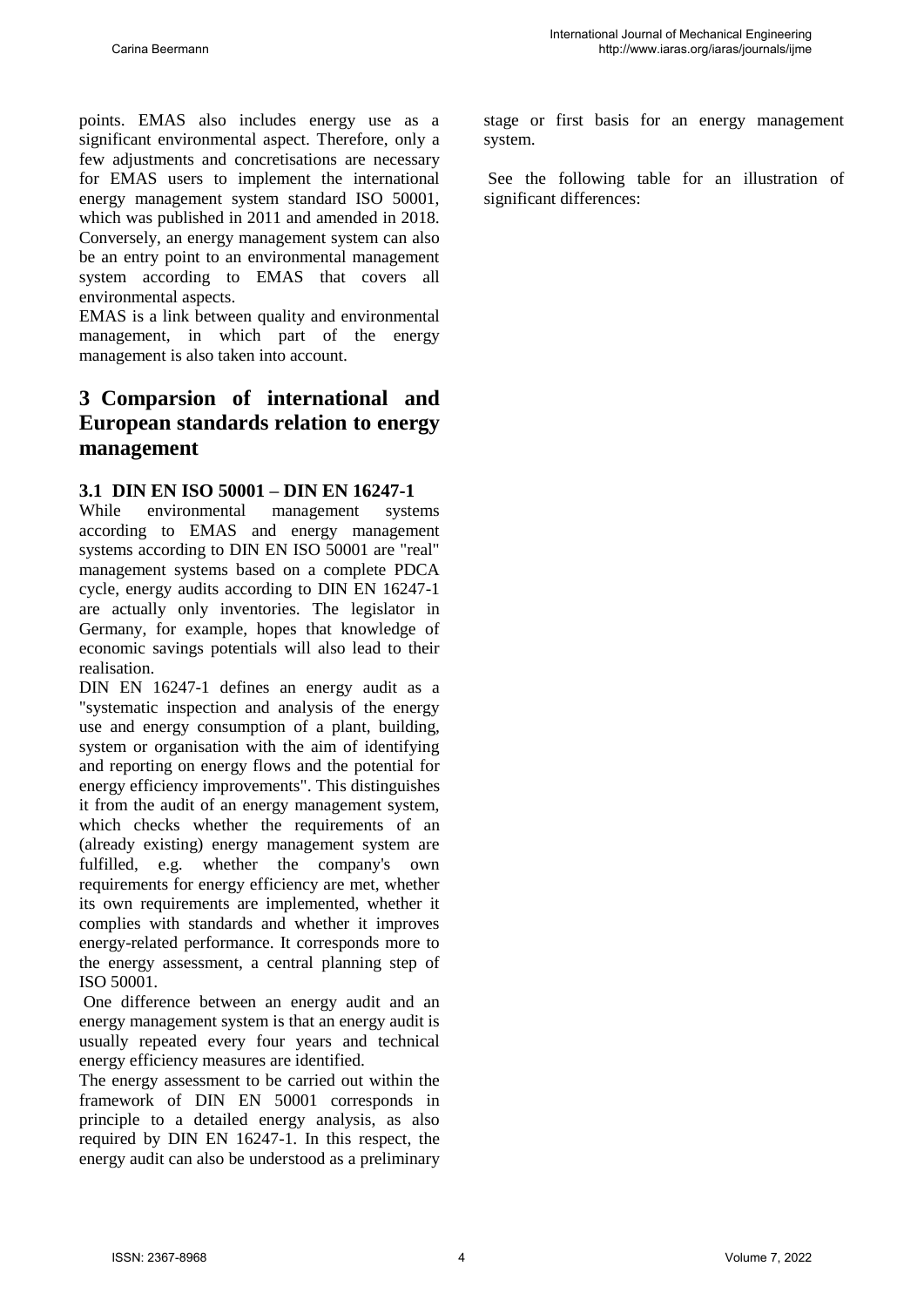$\mathsf{r}$ 

J.

# **DIN EN ISO 50001 and energy audit according to DIN EN 16247-1 in comparison**

Table 1: Comparsion DIN EN ISO 50001, DIN EN 16247-1 and EMAS

|                                         | <b>DIN EN ISO 50001</b>                                                                       | <b>DIN EN 16247-1</b>                                                                                                                                         | <b>EMAS</b>                                                                                                                 |
|-----------------------------------------|-----------------------------------------------------------------------------------------------|---------------------------------------------------------------------------------------------------------------------------------------------------------------|-----------------------------------------------------------------------------------------------------------------------------|
| Remark                                  | recognized<br>Globally<br>standard                                                            | European-wide<br>recognized standard                                                                                                                          |                                                                                                                             |
| Content                                 | Holistic<br>consideration of the<br>interacting elements                                      | Analysis of energy<br>use and consumption                                                                                                                     | valid EU standard<br>for environmental<br>management<br>systems<br>Suitable<br>for<br>companies of all sizes<br>and sectors |
| Deadline                                | 31.12.2016<br>Until 5.12.2015 only<br>proof to BAFA of<br>introduction of ISO<br>50001 system | Carried<br>until<br>out<br>5.12.2015                                                                                                                          | voluntary                                                                                                                   |
| Target<br>group                         | Suitable<br>for<br>all<br>organisations<br>and<br>company sizes                               | Suitable<br>for<br>all<br>organisations as<br><sub>a</sub><br>starting point: For<br>non-SMEs as proof<br>of mandatory energy<br>audits according to<br>EDL-G | Companies that must<br>comply<br>with<br>ISO14001.<br>substitutes<br><b>EMAS</b><br>ISO14001                                |
| Manage<br>mentsyste<br>$\boldsymbol{m}$ | Holistic management<br>with<br>system<br>a<br>continuous<br>improvement process               | management<br>no<br>with<br>system<br>a<br>continuous<br>improvement<br>process                                                                               | management<br>no<br>with<br>system<br>a<br>continuous<br>improvement process                                                |
| Efficienc<br>y                          | Continuous<br>improvement<br>of                                                               | Indication of savings<br>potentials<br>with                                                                                                                   |                                                                                                                             |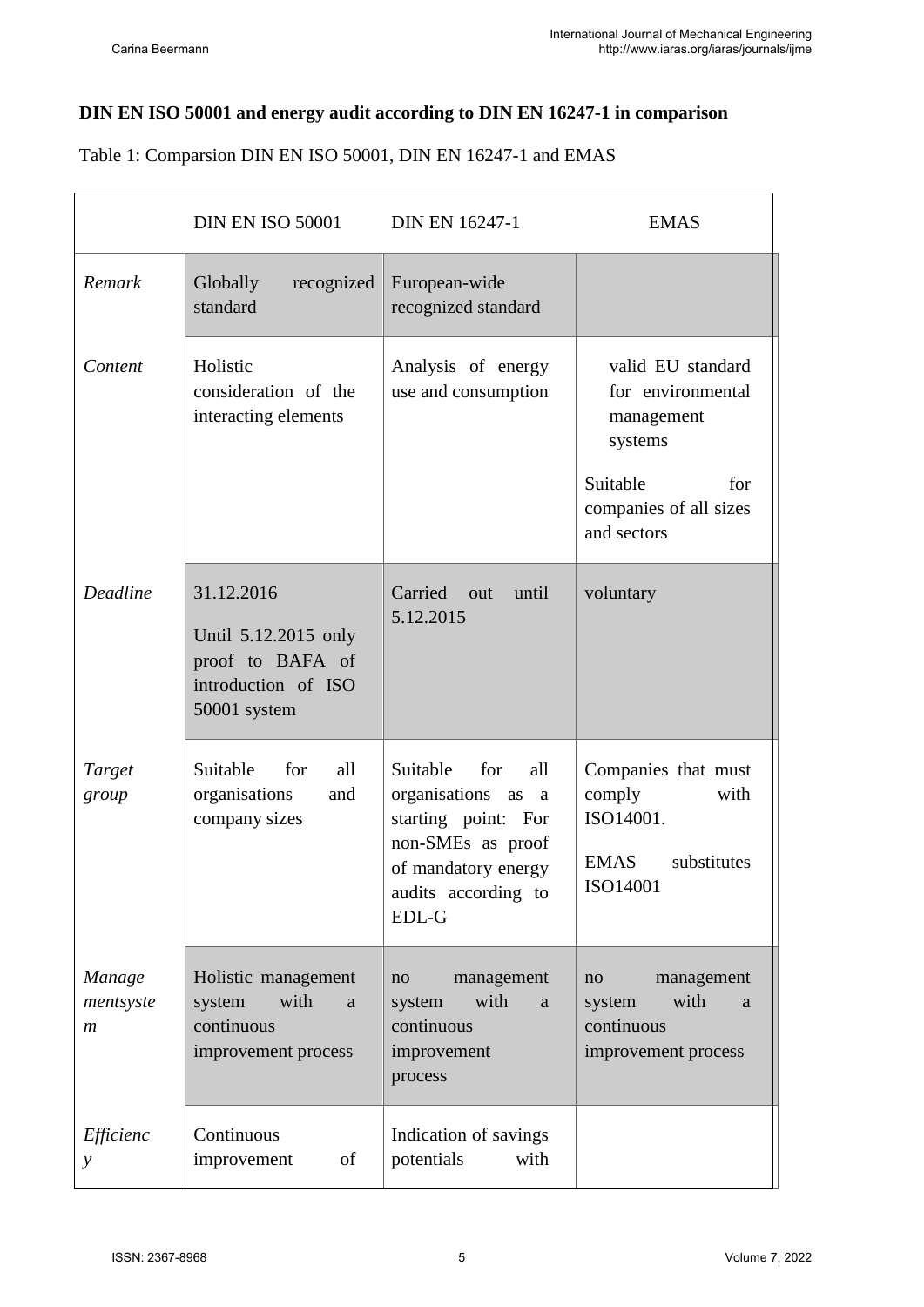|                           | efficiency<br>energy<br>possible<br>savings<br>Energy<br>possible                                                                                                                                                                                                                                                                                                      | details<br>of<br>which<br>investments pay off<br>over which period of<br>time<br>One-off<br>effect<br>through snapshots<br>No compulsion to<br>act |                                                                                                                             |
|---------------------------|------------------------------------------------------------------------------------------------------------------------------------------------------------------------------------------------------------------------------------------------------------------------------------------------------------------------------------------------------------------------|----------------------------------------------------------------------------------------------------------------------------------------------------|-----------------------------------------------------------------------------------------------------------------------------|
| Effort                    | medium                                                                                                                                                                                                                                                                                                                                                                 | low                                                                                                                                                | High                                                                                                                        |
| Additiona<br>l effect     | Image effect through<br>certificate<br>Considerable savings<br>are possible<br>The topic of energy<br>management systems<br>according<br>to<br><b>ISO</b><br>50001 was positively<br>assessed in supplier<br>evaluations.<br>Linking to existing<br>management systems<br>is possible, because<br>responsibilities,<br>and<br>systems<br>already<br>processes<br>exist | A<br>report<br>is<br>produced, not<br>a<br>certificate that<br>can<br>used<br>for<br>be<br>advertising.                                            | Image effect through<br>certificate<br>No<br>compulsion to<br>action<br>after<br>take<br>recording<br>savings<br>potentials |
| Prospect<br>of<br>success | Strengthens<br>corporate<br>identity<br>through<br>employee<br>involvement<br><b>Strong</b><br>external<br>impact                                                                                                                                                                                                                                                      | Strongly<br>dependent<br>individual<br>on<br>commitment                                                                                            |                                                                                                                             |
| Cost                      | Introduction<br>of<br>energy management<br>in accordance with                                                                                                                                                                                                                                                                                                          | Consultancy<br>expenses for regular<br>audits<br>repeat<br>can                                                                                     |                                                                                                                             |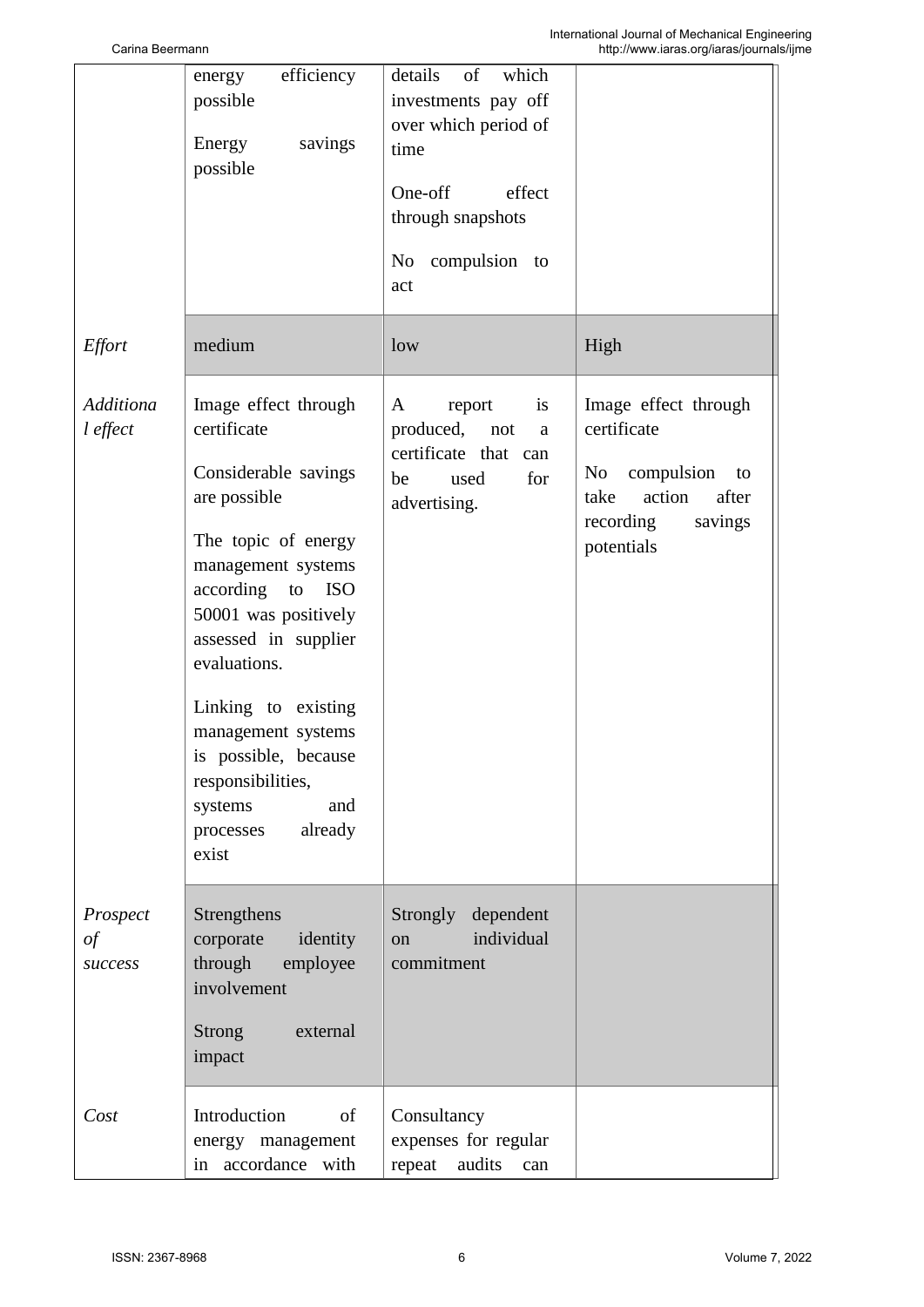|                    | ISO 50001 can be<br>cost-effective<br>more<br>carrying<br>than<br>out<br>energy audits                                                                                                                                                                                                                                                         | generate<br>costs<br>similar<br>the<br>to<br>introduction<br>and<br>maintenance of an<br>energy management<br>system<br>in<br>accordance<br>with<br>ISO50001<br>the<br>in<br>long term.                                                                                                            |                                                                                                                                                                                                                                                   |
|--------------------|------------------------------------------------------------------------------------------------------------------------------------------------------------------------------------------------------------------------------------------------------------------------------------------------------------------------------------------------|----------------------------------------------------------------------------------------------------------------------------------------------------------------------------------------------------------------------------------------------------------------------------------------------------|---------------------------------------------------------------------------------------------------------------------------------------------------------------------------------------------------------------------------------------------------|
| <b>Benefit</b>     | Energy management<br>system<br>be<br>can<br>combined<br>with<br>existing ISO 14001<br>certification<br>Detection of savings<br>potentials<br>Low documentation<br>requirement<br>and<br>therefore simple and<br>effective<br>to<br>implement                                                                                                   | Identification<br>of<br>influences<br>energy<br>and potentials for<br>energy efficiency<br>improvements<br>Summary of energy<br>potentials<br>and<br>measures<br>in<br>an<br>energy report                                                                                                         | participants<br><b>EMAS</b><br>are entered in a public<br>register.<br>Receipt<br>of<br>a<br>certificate from<br>the<br>responsible<br>registration body                                                                                          |
| Recomme<br>ndation | EnMS certification is<br>suitable<br>for<br>all<br>companies<br>and<br>organisations with<br>high<br>energy<br>consumption<br>that<br>want to sustainably<br>improve their energy<br>efficiency using the<br>systematic<br>approaches of the<br>"Plan-Do-Check-<br>Act" cycle (PDCA)<br>and the continuous<br>improvement process<br>$(CIP)$ . | Energy audits enable<br>the<br>systematic<br>identification<br>of<br>energy-saving<br>potential. However,<br>energy audits in<br>accordance<br>with<br>DIN EN 16247-1 are<br>also<br>suitable<br>a<br>preparation for the<br>introduction of an<br>EnMS in accordance<br>with DIN EN ISO<br>50001. | <b>EMAS</b> validation is<br>for<br>suitable<br>all<br>companies that, in<br>addition<br>to<br>exploiting energy<br>savings potential,<br>are also striving for<br>comprehensive<br>a<br>improvement<br>of<br>their environmental<br>performance. |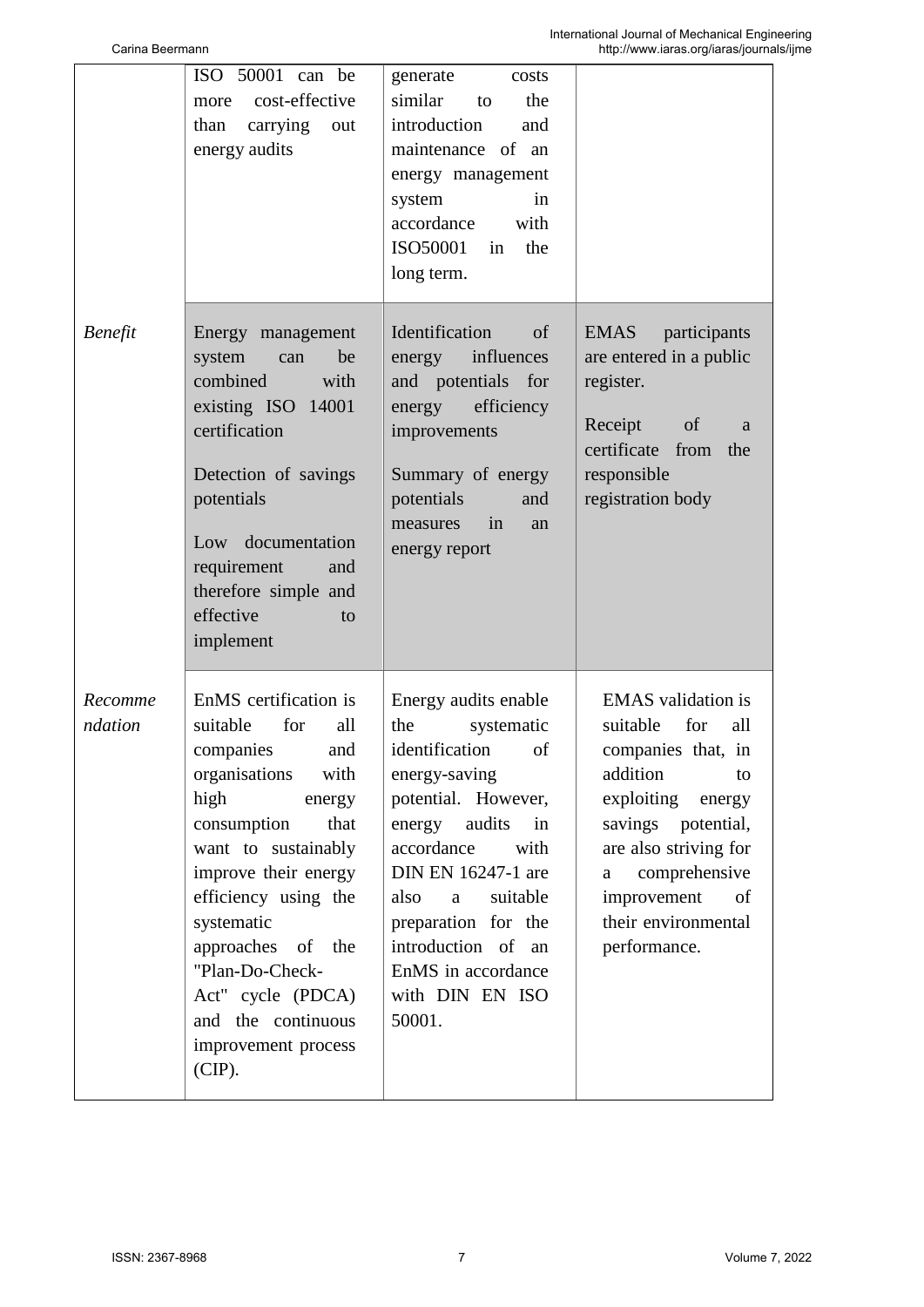This leads to the following conclusions:

Energy-intensive companies are well advised to implement an energy management system according to DIN EN ISO 50001 and not only an energy audit according to DIN EN 14247-1, because in addition to the continuous reduction of energy consumption, energy efficiency can be sustainably improved at the same time. Furthermore, new technical developments can be effectively integrated into the existing internal energy supply system. In contrast, the energy audit according to DIN EN 14247-1 only provides a snapshot of the current situation, but does not guarantee a continuous process. However, the energy audit can be used as a basis for an energy management system.

If energy-intensive companies also have a connection to environmentally relevant risks, because they may be subject to the Industrial Emissions Directive (Directive 2010/75/EU on industrial emissions), an environmental management system is often unavoidable. If a management system according to ISO 14001 or DIN EN ISO 50001 or EMAS already exists in these cases, a combination with another management system is efficiently possible due to the so-called "high-level structure", as duplication of work can be avoided and costs saved. However, an energy audit according to DIN EN 14247-1 does not offer these advantages.

Energy audits should be seen as an opportunity, as they also offer advantages and can be used as a preliminary stage to a more complex energy management system. The data obtained provides the "technical" basis for the further development of an energy management system according to ISO 50001.

#### **3.2 DIN EN ISO 50001 – ISO 14001**

ISO 50001 is based on the common elements of ISO management system standards to ensure a high degree of compatibility, especially with ISO 9001 and ISO 14001. It is also based on the continuous improvement process known as the PDCA cycle. Thus, the relationship to ISO 14001 in particular is clearly evident. However, ISO 50001 is not a mere copy of ISO 14001.

The main differences between ISO 50001 and ISO 14001 are:

ISO 50001 refers to energy performance, i.e. energy use, energy consumption, energy efficiency and energy intensity.ISO 14001, on the other hand, refers to overall environmental performance. In addition to energy aspects, other environmental aspects such as water,waste and auxiliary and operating materials are also taken into account. In addition to the top manager, ISO 50001 requires the appointment of an "operational energy manager" and the approval of the formation of an energy management team. Furthermore, the responsibility of the top management and the tasks of the representative are set out very specifically.

According to ISO50001, the energy policy does not have to be made available to the public, nor does it have to be communicated to the contractors, as required by ISO 14001. Another difference is that according to ISO 50001, energy-efficient purchasing of products and services must already be emphasised in the energy policy. ISO 50001 makes it mandatory to regularly check that the policy is up to date and to change it if necessary. The organisation must implement and document an energy planning process.

ISO 14001 refers to environmental impacts, where an environmental impact is any change in the environment, whether adverse or beneficial, resulting in whole or in part from the environmental aspects of an organisation. ISO 50001 only refers to the concept of environmental impact in the introductory part. Another new feature of ISO 50001 is that an energy assessment must be carried out and an energy baseline (energy season for energy consumption) must be defined, from which energy performance indicators must be calculated. In ISO 14001, objectives and targets are required. ISO 50001, on the other hand, refers to strategic and operational goals. According to ISO 14001, the organisation must introduce action plans to achieve the strategic and operational goals. The action plans must include responsibilities, means and timeframes for achieving the operational objectives, a statement of the method by which improvement in energy performance will be verified, and a statement of the meta-method by which the results will be verified.

ISO14001 requires a mandatory emergency preparedness process, but ISO 50001 does not.

The energy-efficient or ecological procurement of products and services is equally required in both standards. In the case of ISO 50001, however, there is an additional obligation to identify and plan those processes and maintenance activities that are related to the main areas of energy use. Furthermore, sequencing is intended to ensure that facilities/sites, processes, systems and equipment are operated and maintained in accordance with operational criteria. When designing new, modified or renovated facilities/sites, equipment, systems and processes that have a significant impact on energy-related performance, ISO 50001 requires the organisation to consider ways to improve energy-related performance and sequencing. The results of the design shall then be recorded. ISO 14001 also refers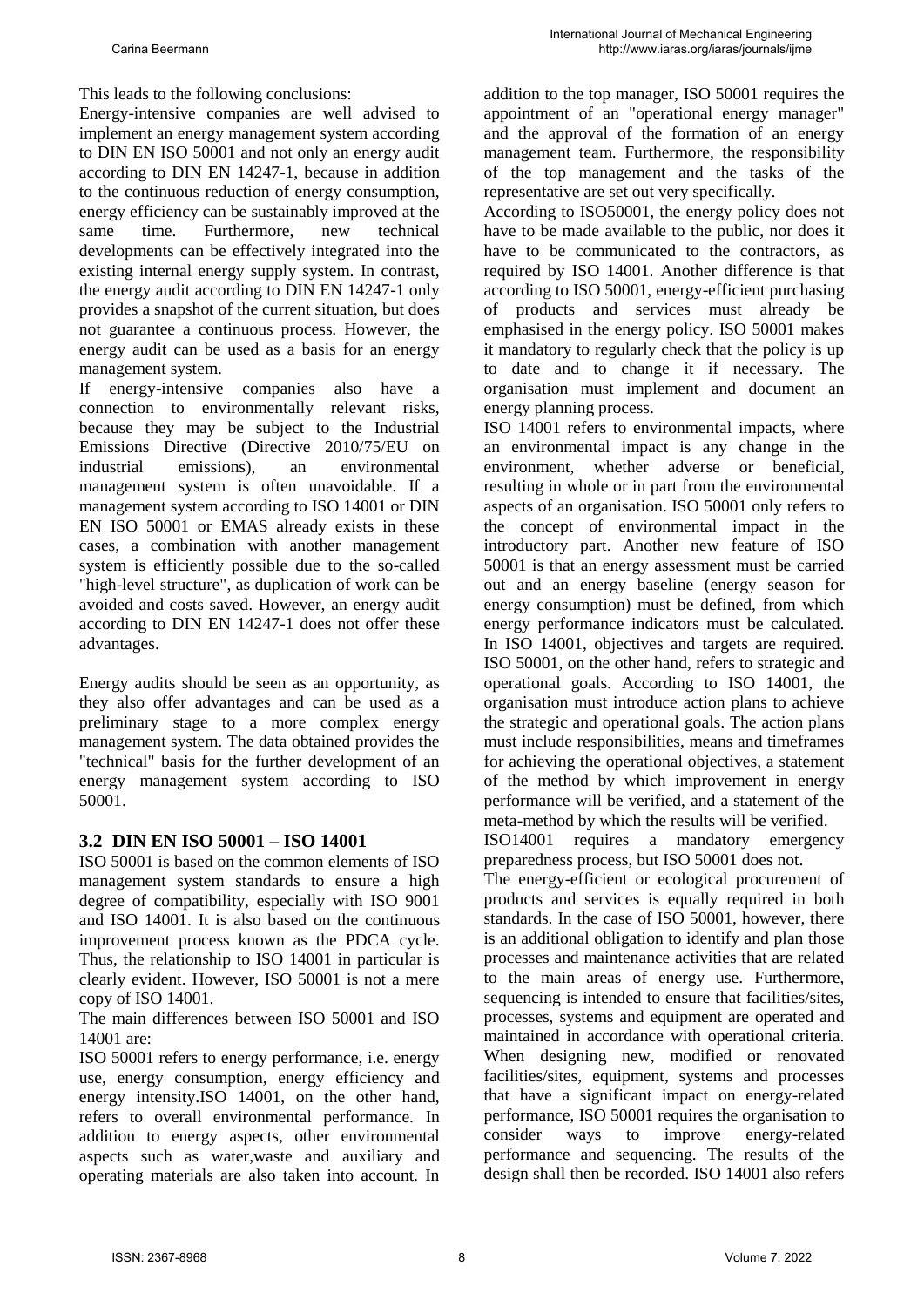to product-related aspects (the product as an environmental aspect); the product as well as the service do not play a role in ISO 50001.

### **3.3 ISO 14001 – EMAS**

DIN EN ISO 14001 is a standard that applies to organisations of all shapes and sizes. But even in smaller companies or in the service industry, 14001 certification demonstrates an organisational commitment to the environment and the more effective use of the world's resources.

The European EMAS Regulation incorporates the contents of ISO 14001 in a central location. For this reason, the majority of EMAS organisations are also certified to ISO 14001 - at no extra cost. On the other hand, organisations with an environmental management system according to ISO 14001 have a good starting point for participating in EMAS.

The structure of the environmental management system under EMAS corresponds to the environmental management standard ISO 14001, but EMAS goes beyond a pure management system and is performance-oriented: The organisation should improve beyond the requirements of environmental legislation. Employees are to be involved in the process of continuous improvement of environmental performance. This helps employees identify with the company's environmental protection interests and ensures that environmental management is "lived" and does not gather dust in the form of unread manuals in the cupboard.

The introduction of an environmental management system is voluntary, there is no legal obligation. An EMAS-certified environmental management system is a combination of environmental management and environmental audit and releases the company from the obligation to conduct regular energy audits.

EMAS (Eco-Management and Audit Scheme) goes a few steps further than the ISO 14001 standard. Certified companies are obliged to publish an annual environmental statement in which they report on the direct and indirect environmental impacts of their business operations and compare them with their self-imposed environmental targets. These statements must be verified by a state-supervised environmental verifier. In addition, the entire environmental management system must be recertified every 3 years. The ISO 14001 standard and the European EMAS standard are substitutes for each other. EMAS is not recognised internationally, although the requirements are significantly higher.

#### **3.4 DIN EN ISO 50001 – EMAS**

According to the German Energy Services Act (EDL-G), companies and organisations that do not fall under the European SME regulation are obliged to carry out an energy audit according to DIN EN ISO 14247-1. An existing certification according to DIN EN ISO 50001 or registration according to EMAS fully fulfils this obligation.

EMAS registration therefore satisfies the energy audit obligation; parallel certification of an energy management system is therefore not necessary.

The structure of ISO 50001 is based on the common elements of ISO management systems, in particular DIN EN ISO 9001 and DIN EN ISO 14001. An energy management system according to this standard (ISO 50001) is intended to enable organisations to establish systems and processes that are necessary to improve their energy-related performance (for more information on ISO 50001, see also sections 3.2.1 and 3.2.2).

The EMAS Regulation, in turn, includes the management system structures of DIN EN ISO 14001 and expands on these contents, particularly with regard to improving environmental performance. EMAS does not fulfil all the requirements of ISO 50001, so that a corresponding certificate cannot be issued automatically. However, if energy use as a significant environmental aspect is already part of the environmental management system - which can be assumed for organisations for which ISO 50001 is relevant - only a few adjustments and concretisations, e.g. with regard to energy-related performance, will be necessary.

ISO 50001 summarises the responsibilities of top management and the energy management representative in a separate section. In the EMAS Regulation, these are found in various places and are partly only formulated within the framework of the requirements for the organisation. Since the EMAS Regulation essentially contains the management system structures of ISO 14001, reference can be made to Sections 3.2.2 and 3.2.3 for further points of comparison.

In addition to the EMAS regulation, the systematic introduction of an energy management system according to ISO 50001 enables a sustainable and continuous improvement of energy efficiency in the company. Potential savings are not only recognised, as is the case with the energy audit, but are implemented step by step.

# **4 Discussion**

The energy saving potential causes an increase in the competitiveness of the companies, investments can be made in other areas.

The reasons for an energy management system include: Cost reduction, environmental protection, sustainability, climate policy - future-oriented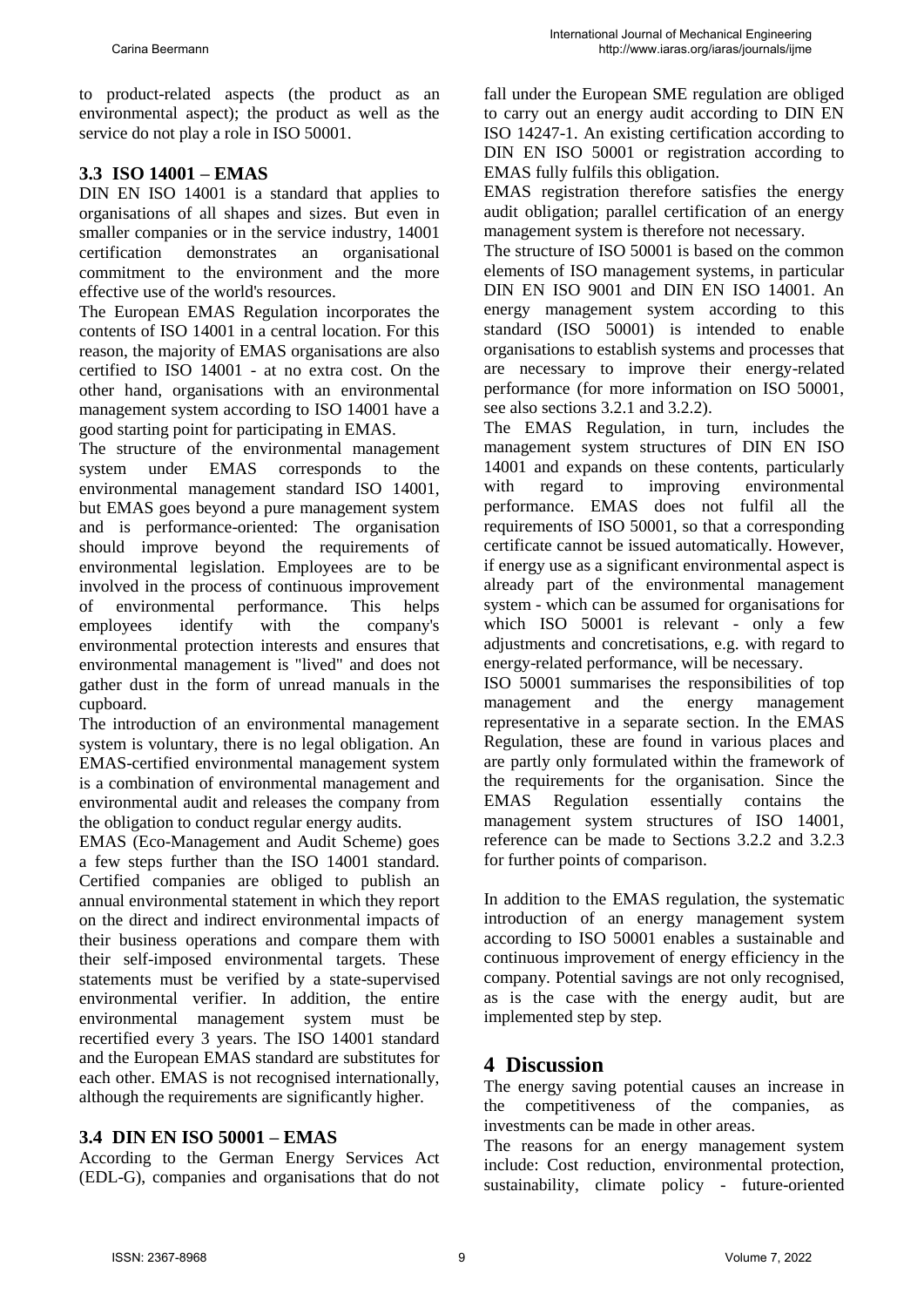action, image enhancement and use of legal facilitations (e.g. in Germany).

Energy management should be SMART: specific, measurable, appropriate, realistic and ter-minated.

From a business point of view, it is worthwhile to focus on energy in the course of the recurring energy audits, as this already lays the foundations for a later EnMS. It is also possible that the direct introduction of an EnMS will be considered in order to achieve a structured continuous improvement process with regard to energy. Nevertheless, it cannot be said across the board that the introduction of an energy management system is the optimal recommendation for action in every respect.

# **5 Conclusion**

An energy audit in accordance with DIN EN 16247- 1 already lays the foundation for the introduction of an energy management system (EnMS). With the data recorded, the energy audit provides an inventory of the energy situation and indicates opportunities for improvement. In summer 2018, a new edition of DIN EN ISO 50001 was published. The central change is based on a simplification of the combination of several management systems, which means that companies that already operate an environmental management system according to ISO 14001, for example, will find it easier to introduce an EnMS.

However, the audit according to DIN EN 16247-1 is not (yet) a management system standard. Therefore, it is only comparable with DIN EN ISO 50001 to a limited extent, nor does it replace certification. It evaluates the actual state of energy consumption, but does not yet provide any indications for continuous energy savings, as is intended in a management system. Nevertheless, the energy audit according to DIN EN 16247-1 is a good basis for a successful certification of the energy management system according to DIN EN ISO 50001. The decision for an energy audit or an energy management system should be made individually by each company, taking into account the respective initial situation and objectives. ISO 50001 defines an EnMS as a set of interrelated or interacting elements for the introduction of an energy policy and strategic energy goals, as well as processes and procedures for achieving these strategic goals.

In the future, auditors will continue to certify on the basis of ISO 50001. However, it can be assumed that more emphasis will be placed on the aspects of measuring consumption and significant variables, maintaining key figures and improving energy performance. ISO 50003, which will be valid from autumn 2017, will not have a significant impact on companies for the time being. However, companies must be aware that in the future they will have to prove the improvement of energy-related performance in the form of meaningful key figures.

Energy audits should be seen as an opportunity, as they also offer advantages and can be used as a preliminary stage to the more complex energy management system. The data obtained provide the "technical" basis for the further development of an energy management system according to ISO 50001.

An environmental management system certified according to EMAS combines the fulfilment of the obligation to conduct an energy audit with the requirements of an environmental management system valid throughout Europe. Companies and organisations with locations outside Europe are better off with a combination of an energy management system according to ISO 50001 and an environmental management system according to ISO 14001 if they consider the goals of climate change to be relevant. With regard to potential energy savings, EMAS does not replace the development of an own energy efficiency roadmap. In conclusion, it can be said that management systems and audits should not be considered in isolation, as they contribute to a more energyefficient handling of resources across the board. The international standards are primarily voluntary; only when laws or legal regulations such as EU directives refer to them are they legally binding. DIN EN ISO 50001 provides guidance on energy management, which, in conjunction with DIN EN ISO 14001, is an ideal management system overall for protecting the environment and conserving resources.

The saying "You cannot manage what you do not measure" is of central importance here.

#### *References:*

[1] European Union, "DIRECTIVE 2012/27/EU OF THE EUROPEAN PARLIAMENT AND OF THE COUNCIL of 25 October 2012 on energy efficiency, amending Directives 2009/125/EC and 2010/30/EU and repealing Directives 2004/8/EC and 2006/32/EC," 25 October 2012. [Online]. Available: DIRECTIVE 2012/27/EU OF THE EUROPEAN PARLIAMENT AND OF THE COUNCIL of 25 October 2012 on energy efficiency, amending Directives 2009/125/EC and 2010/30/EU and repealing Directives 2004/8/EC and 2006/32/EC. [Accessed 23 February 2021].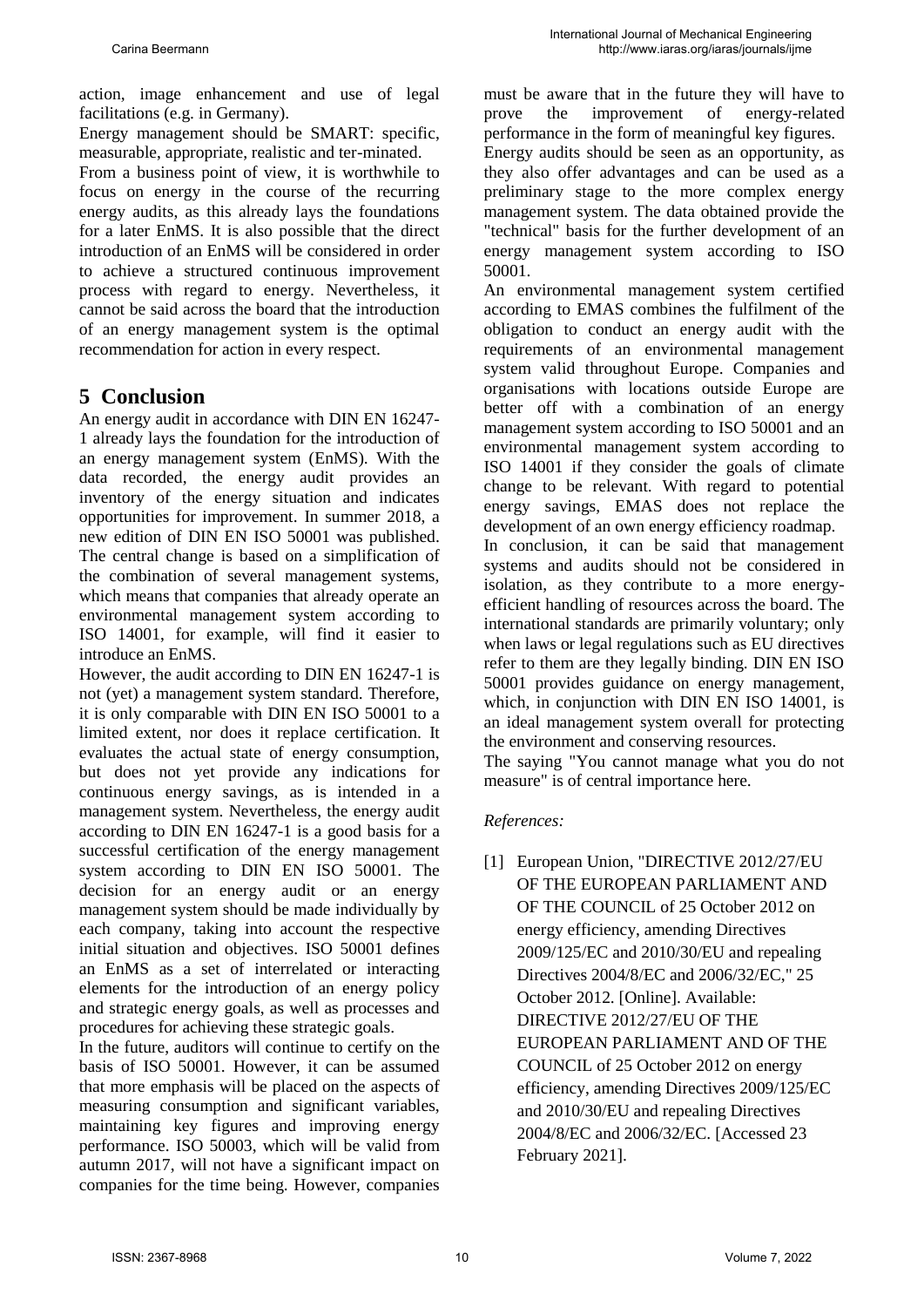- [2] European Commission, "2030 climate & energy framework," 31th November 2016. [Online]. Available: https://ec.europa.eu/clima/policies/strategies/20 30\_en. [Accessed 23th February 2021].
- [3] European Commission, "DIRECTIVE (EU) 2018/2002 OF THE EUROPEAN PARLIAMENT AND OF THE COUNCIL of 11 December 2018 amending Directive 2012/27/EU on energy efficiency," 11 December 2018. [Online]. Available: https://eur-lex.europa.eu/legalcontent/EN/TXT/PDF/?uri=CELEX:32018L20 02&rid=7. [Accessed 23 February 2021].
- [4] European Commission, "DIRECTIVE 2012/27/EU OF THE EUROPEAN PARLIAMENT AND OF THE COUNCIL of 25 October 2012 on energy efficiency, amending Directives 2009/125/EC and 2010/30/EU and repealing Directives 2004/8/EC and 2006/32/EC," 25 October 2012. [Online]. Available: https://eurlex.europa.eu/legalcontent/EN/TXT/?uri=celex:32012L0027. [Accessed 23 February 2021].
- [5] A. Barckhausen, J. Becker, P. Malodobry, N. Harfst and U. Nissen, *Energiemanagementsysteme in der Praxis Vom Energieaudit zum Managementsystem nach ISO 50001: Leitfaden für Unternehmen und Organisationen,* Dessau-Roßlau, 2020, p. 6.
- [6] ITC AG Samrt Energy Solution, "ISO 50000er Normen," [Online]. Available: https://www.itcag.com/ISO\_50000er\_Normen.html. [Accessed 23 February 2021].
- [7] VOREST AG, "Umweltmanagement& Energiemanagement," [Online]. Available: https://umweltmanagement.me/energiemanage ment\_iso\_50001/iso\_50003\_aenderungen\_aus wirkungen/. [Accessed 23 February 2021].
- [8] DNV-GL, "Wesentliche Änderungen von der ISO 50001:2011 zur ISO 50001:2018,"

[Online].Available:

https://www.dnvgl.de/assurance/Management-Systems/neue-iso/transition/Wesentliche-Aenderungen-iso-50001-2018.html. [Accessed 23 February 2021].

- [9] Bundesamt für Wirtschaft und Ausfuhrkontrollen, "Leitfaden zur Erstellung von Energieauditberichten nach den Vorgaben der DIN EN 16247-1 und den Festlegungen des Bundesamtes für Wirtschaft und Ausfuhrkontrolle (BAFA)," 30 November 2020. [Online]. Available: https://www.bafa.de/SharedDocs/Downloads/D E/Energie/ea\_leitfaden.pdf?\_\_blob=publication File&v=26. [Accessed 23 February 2021].
- [10] VOREST AG, "Umweltmanagement  $\&$ Energiemanagement Leitfaden zur Erstellung von Energieauditberichten nach den Vorgaben der DIN EN 16247-1 und den Festlegungen des Bundesamtes für Wirtschaft und Ausfuhrkontrolle (BAFA)," [Online]. Available: https://umweltmanagement.me/umweltmanage ment iso 14001/. [Zugriff am 23 February 2021].
- [11] TÜV Rheinland Cert GmbH, "MANAGEMENTSYSTEME - DIN EN ISO 14001 Revision der DIN EN ISO 14001 – Änderungen und Auswirkungen," [Online]. Available: Revision der DIN EN ISO 14001 – Änderungen und Auswirkungen. [Accessed 23 February 2021].
- [12] European Union, ..REGULATIONS COMMISSION REGULATION (EU) 2017/1505 of 28 August 2017 amending Annexes I, II and III to Regulation (EC) No 1221/2009 of the European Parliament and of the Council on the voluntary participation by organisations in a Community ecomanagement a," 29 August 2017. [Online]. Available: https://eur-lex.europa.eu/legalcontent/EN/TXT/PDF/?uri=CELEX:32017R15 05&from=DE. [Accessed 23 February 2021].